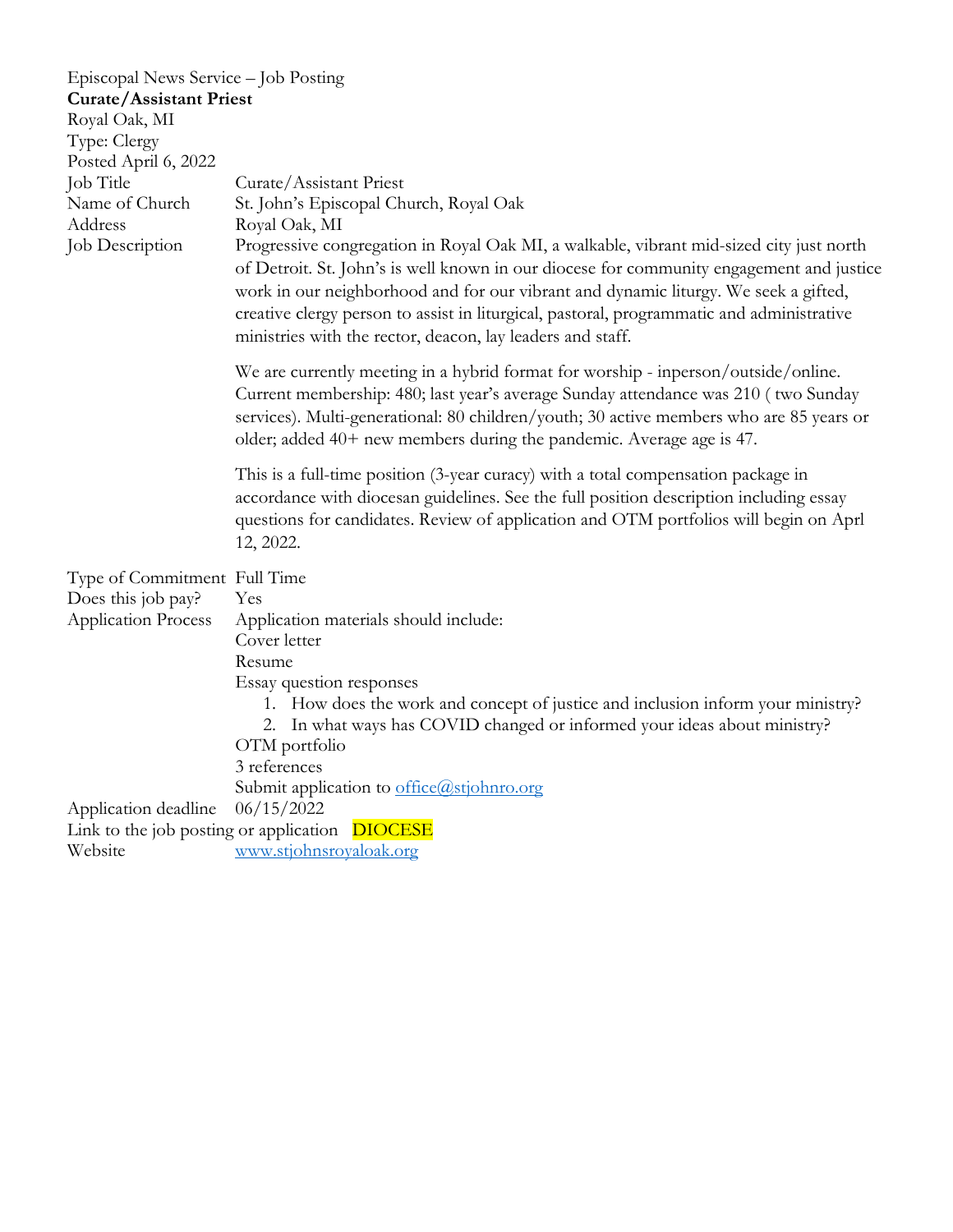

## St. John's Episcopal Church Position Description

Curate/Assistant Priest

| Reports to:      | The Rev. Beth Taylor, Rector, St. John's Episcopal Church                                                                                                                                                                                                                                                                                                                                                                                                                                                                                                                                                                                                                                                                                                                                                   |
|------------------|-------------------------------------------------------------------------------------------------------------------------------------------------------------------------------------------------------------------------------------------------------------------------------------------------------------------------------------------------------------------------------------------------------------------------------------------------------------------------------------------------------------------------------------------------------------------------------------------------------------------------------------------------------------------------------------------------------------------------------------------------------------------------------------------------------------|
| Position Status: | Full-Time                                                                                                                                                                                                                                                                                                                                                                                                                                                                                                                                                                                                                                                                                                                                                                                                   |
| Purpose:         | The Curate/Assistant Priest is appointed and accountable to the Rector and supports the<br>Rector, Lay Leaders and Members in ministries in the parish, community and diocese. St.<br>John's is a teaching congregation. We have the gifts and the specific calling to help<br>prepare a Curate in a rotating three-year position for compelling leadership in the church.<br>The Curate will work in all areas of parish life as a generalist rather than in a specialty<br>ministry area. Under the Rector's supervision, the Curate shares in the responsibilities of<br>all liturgical and sacramental, pastoral, programmatic and administrative ministries of the<br>parish. The Curate works with other paid and volunteer staff, exercising lead<br>responsibility in areas assigned by the Rector. |

Major Duties and Responsibilities:

- 1. Learn from us and share new ideas with us! Inspire our imagination, face challenges with us and help us discern what the Holy Spirit is calling us to now (we are always growing and changing).
- 2. Share preaching, presiding with Rector, Deacon, and liturgy planning with Staff and Liturgy Planning Teams
- 3. Teach and lead, and support others in their teaching ministries
	- a. Lead a weekly Bible study, help develop Adult Formation programs, and encourage and help foster creation of new small group ministry
	- b. Co-teach confirmation and baptism preparation, new member/inquirers class with clergy and lay leadership teams
	- c. Support the discernment and formation of lay leadership (one of our gifts as a teaching congregation is raising up lay leaders to parish and diocesan ministry).
- 4. Develop new pastoral care programs and work with Rector, Deacon and Pastoral Care Ministry team in meeting pastoral care needs within the parish
	- a. Design new strategies and approaches to meet new families and connect them with ministries (along with Welcoming/Newcomer Team and Rector)
	- b. Help us find creative ways to re-connect and plan and implement fellowship activities and ministries after distanced worship and fellowship
	- c. Support teams with primary focus on ministry review and adaptation for emerging needs (young adults, older adults, families with young children, etc).
	- d. Visit sick and homebound parishioners and interface with Pastoral Care Teams.
- 5. Develop pastoral relationships and work with Children, Youth and Young Adults
	- a. Work with other clergy, staff and lay leaders to develop spiritual and fellowship programs specifically for the Young Adults in our parish
	- b. Assist Children and Youth Director in programming/planning for Youth Trip/Pilgrimage, Vacation Bible School, and Solemn Communion Class  $(3<sup>rd</sup>$  to  $5<sup>th</sup>$  graders)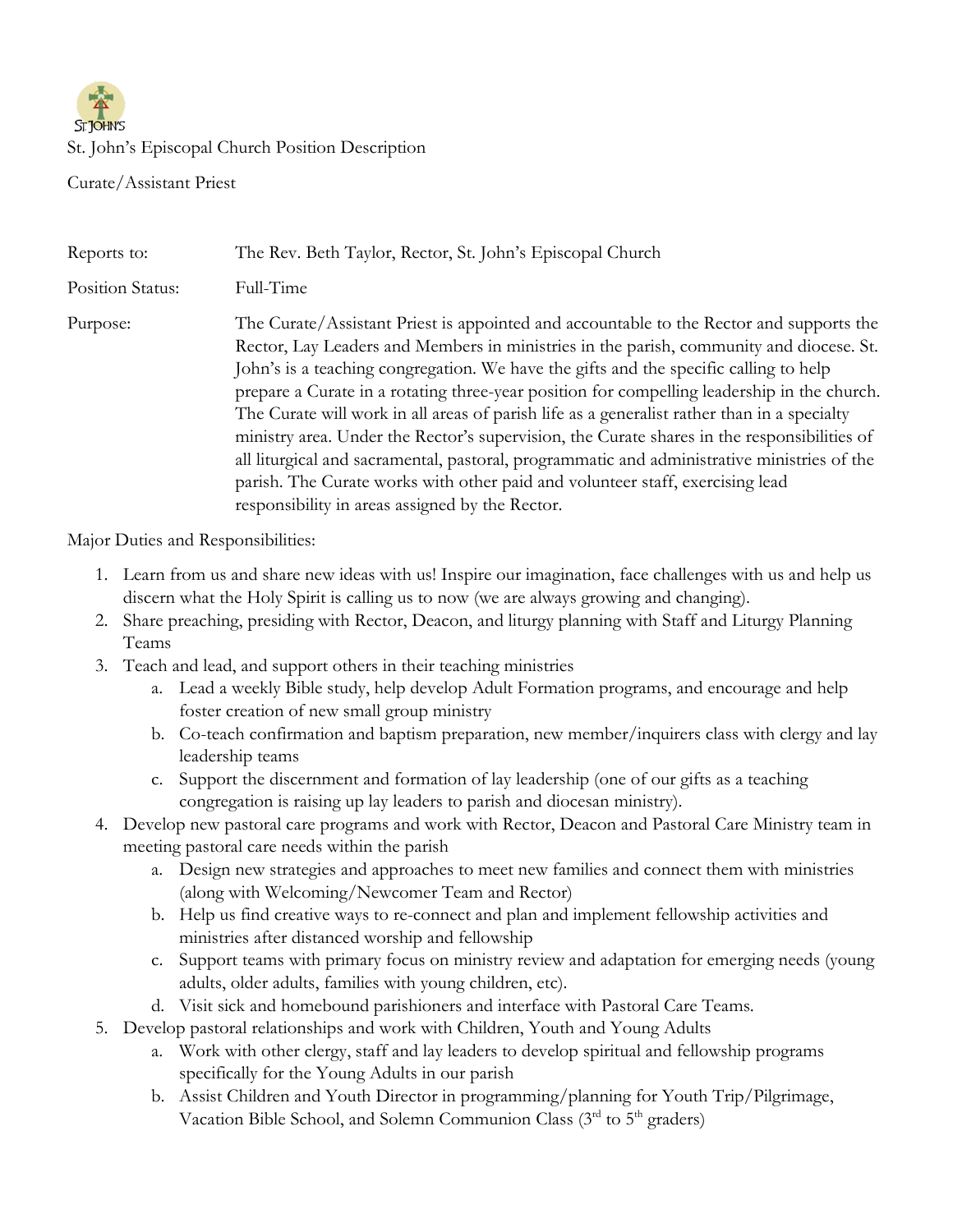- **6.** Learn, share in and lead Administrative activities within the parish
	- a. Attend and participate in monthly Vestry meetings, Finance Committee meetings, weekly Staff meetings and participate in Stewardship planning and implementation to learn and practice administrative functions and leadership in a growing program size church
	- b. Provide recommendations and solutions for technology based communications and membership database functions, and co-create new online and hybrid ministries in COVID context.
- 7. Participate in required diocesan ministries and the councils of the church.
- 8. Communicate to the parish via e-newsletter, social media and other channels weekly.
- 9. Perform other related duties as assigned by the Rector.

# **Additional Information:**

# **St. Johns' Episcopal Church, Royal Oak MI Everyone is welcome! Everyone belongs!**

- We invite you to visit our website at www.stjohnsroyaloak.org
- **Job Posting –St. John's, Royal Oak seeks a Curate/Associate Priest to join our leadership team in our diverse and dynamic multi-generational community.** <http://stjohnsroyaloak.org/>

**St. John's Episcopal Church (Royal Oak MI)** sits on a busy intersection in a highly trafficked building in Royal Oak, MI – an award winning[i](#page-3-0) and walkable, vibrant small city just north of Detroit (Episcopal Diocese of Michigan). We are very connected and engaged with our community through ministry and outreach. The majority of people who participate in our outreach programs are not members of St. Johns.<sup>[ii](#page-3-1).</sup> We identify strongly as an Open and Affirming congregation that continually seeks to deepen our commitment to inclusion. St. John's most deeply held values include racial justice, equity, reconciliation and healing.

We continually seek ways to deepen and develop ministry. Recent years have been a time of tremendous learning and growth for the congregation. The average Sunday attendance has grown from 148 to 210 in five years; we have 80 children and youth; more than 30 active members over 85-years-old; and have added 40+ new members during the pandemic. Our average age is 47. Following a thoughtful and multi-year plan, the leadership has been moving from a pastoral to a program-sized church model, has added a full-time Associate Priest curacy position, a part time Director of Children and Youth ministries, and raises up leaders to develop multiple lay-led ministries.

St. John's is well known in our diocese for our vibrant and dynamic liturgy. One unique tradition at St. John's is the performance of liturgical dramas, whole-parish enactments of stories from scripture through pageantry, music, and performance. These dramas have become important and anticipated guideposts for the congregation throughout the church year and have helped the community more deeply engage the stories that shape their faith. Ex. "Do not be afraid" Christmas Pageant Video [https://vimeo.com/486199569/dbb18b23bd](https://vimeo.com/486199569/dbb18b23bd?fbclid=IwAR1iNisy3yTXP8Evb_A2p2oOJTywP6725MC29PY-w0DvynV66IKZvVHlEIw)

St. John's is in the final year of a 3-year, \$900k Capital Campaign to make our church building more accessible and welcoming. We are also celebrating our 100-year anniversary, and emergence from the pandemic. Our congregation longs to gather and reconnect in a variety of ways.

The Rector's leadership style is *collaborative and participatory* and the staff are stable, healthy, competent and cohesive. Ideally, a curate will be comfortable to share ideas, give and receive candid feedback, manage projects, and exercise leadership in a variety of settings/with a range of ages and other demographic settings. The ideal curate will be *flexible, confident, self-motivated, and deeply spiritually grounded.* In addition, they will be a compelling communicator (both verbal and written). If this sounds like a fit for you, we hope that you will apply for this position.